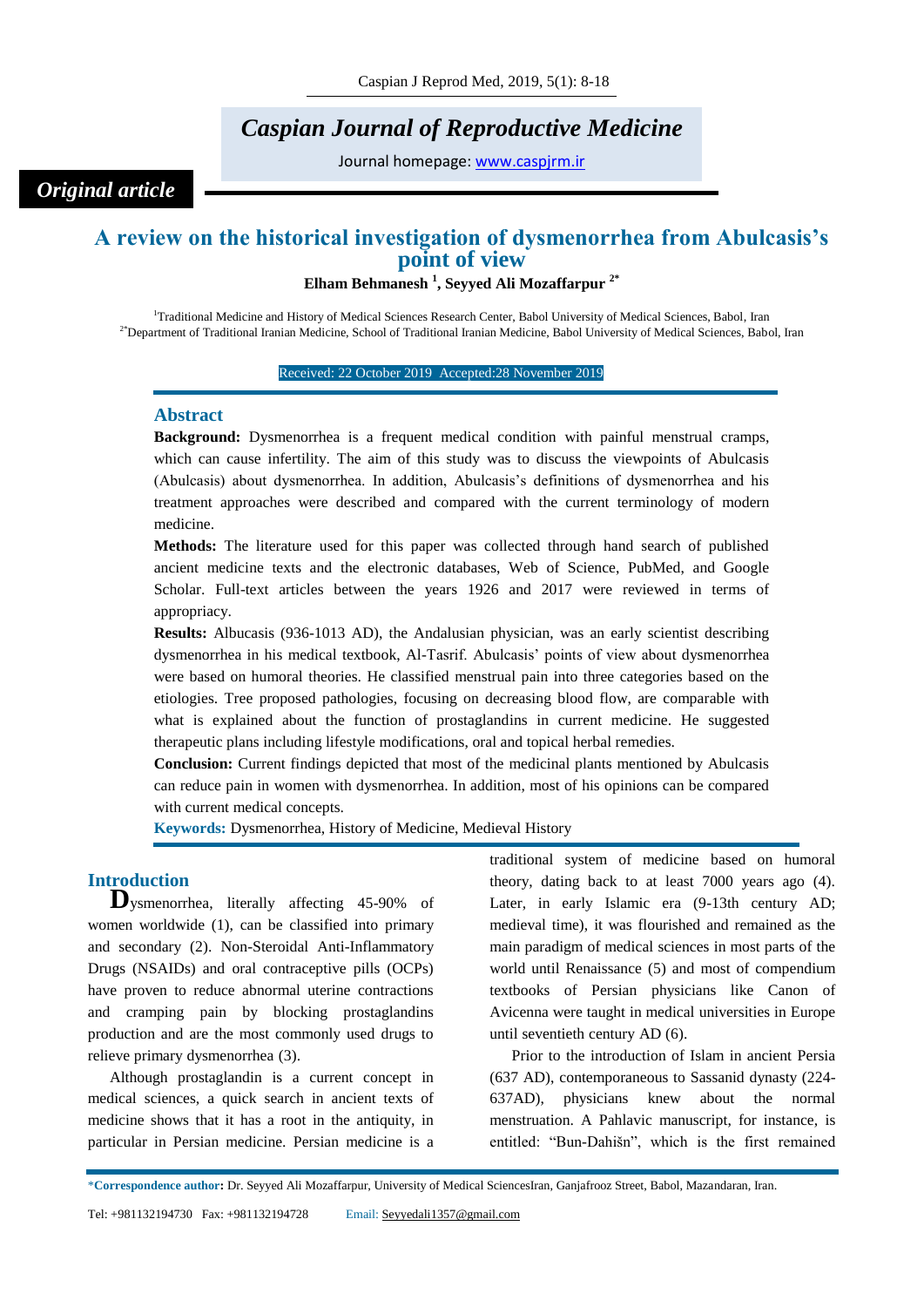

reported document on menstrual cycle and its three phases during monthly period, which is supposedly related to the current concepts in gynecology (7). Persian great physicians believed that normal menstruation would influence a woman's health and that any changes could affect the whole body (8).

Dysmenorrhea and amenorrhea were considered as abnormal conditions in ancient Greek texts. According to Hippocrates (5th century BC), dysmenorrhea occurs due to menstrual blood flow interruption because of cervical obstruction which causes the painful menstrual cycle regardless of the quality of menstruation (9). According to his point of view, congenital uterus stenosis might be a reason for blood flow difficulties; therefore, these women were urged to marry and have labor as quickly as possible to get rid of menstrual pain (10). There are some more reports in Persian medicine. According to the Canon of Avicenna (10th century AD), there is some kind of low back pain based on uterus disorders. The pain happens either before or during menstruation period or in a kind of disease called "Khafaghan-e Rahem" (strangulation of uterus) (11). Haly Abbas (10th century AD) described dysmenorrhea in his legendary text of Kāmil al-Sinaāas, "women with scanty flow of menstrual bleeding who suffered from painful menstruation" (12). Ismaeil Jorjani (11th century AD) also described normal menstruation period in the chapter of Gynecology in his book of Zakhireh Karazmshahi. Although Jorjani did not exactly describe dysmenorrhea, he described it in the chapter of joints and bone's diseases as: "Some kinds of back pain are originated by uterus which warm cupping in the umbilical area, especially in the beginning of menarche, can relief pain" (8). These are preliminary descriptions, but they are far from complete. It seems that Abulcasis was the first physician who proposed dysmenorrhea. Persian medicine, as the main paradigm of medical sciences in early medieval period, was practiced in all Islamic territories like Andalusia (current Spain). Abulcasis (Al-Zahrawi 936-1013AD) was an Andalusian physician who was famous, particularly in surgery. He had also great contributions to the field of gynecology and invented many surgical tools in this field. He also made myriads of diagnostic and therapeutic recommendations in the field of gynecology (13).

This study reviews the viewpoints of Abulcasis (Abulcasis) about dysmenorrhea. In addition, Abulcasis's definitions of dysmenorrhea and his treatment approaches are described and compared with the current terminology of modern medicine.

### **Materials & Methods**

The literature for this paper was collected through electronic databases, Web of Science, PubMed, Google Scholar and hand search of published ancient medicine texts. Full-text articles between the years 1926 and 2017 were reviewed for appropriate articles.

### **Results**

Abulcasis (Al-Zahrawi): Abul Qasim Khalaf Ibn Al-Abbas Abulcasis, known in the West as "Abulcasis", was born (936 AD) and grew up in Al-Zahra, six miles northwest of Qurttoba (Cordova or Cordoba) in Andalusia (Spain) (14) (Fig.1), which was the torch bearer of knowledge, wisdom and civilization and is currently a part of Europe (15).



Fig 1. The Extent of Emirate of Cordova in 910 AD.

He studied, taught and practiced medicine and surgery until shortly before his death in Cordoba, two years after the sacking of Al-Zahra. He attended Cordoba University, which had been established one and a half century before his time (16). He influenced Andalusia's Islamic medicine and surgery, and his influence remained even one thousand years after his death (17). After nearly five decades of medical career, full of great original contributions particularly in the court of Andalusian Caliph Al-Hakim, Abulcasis died in 1013 AD (18) (Fig.2).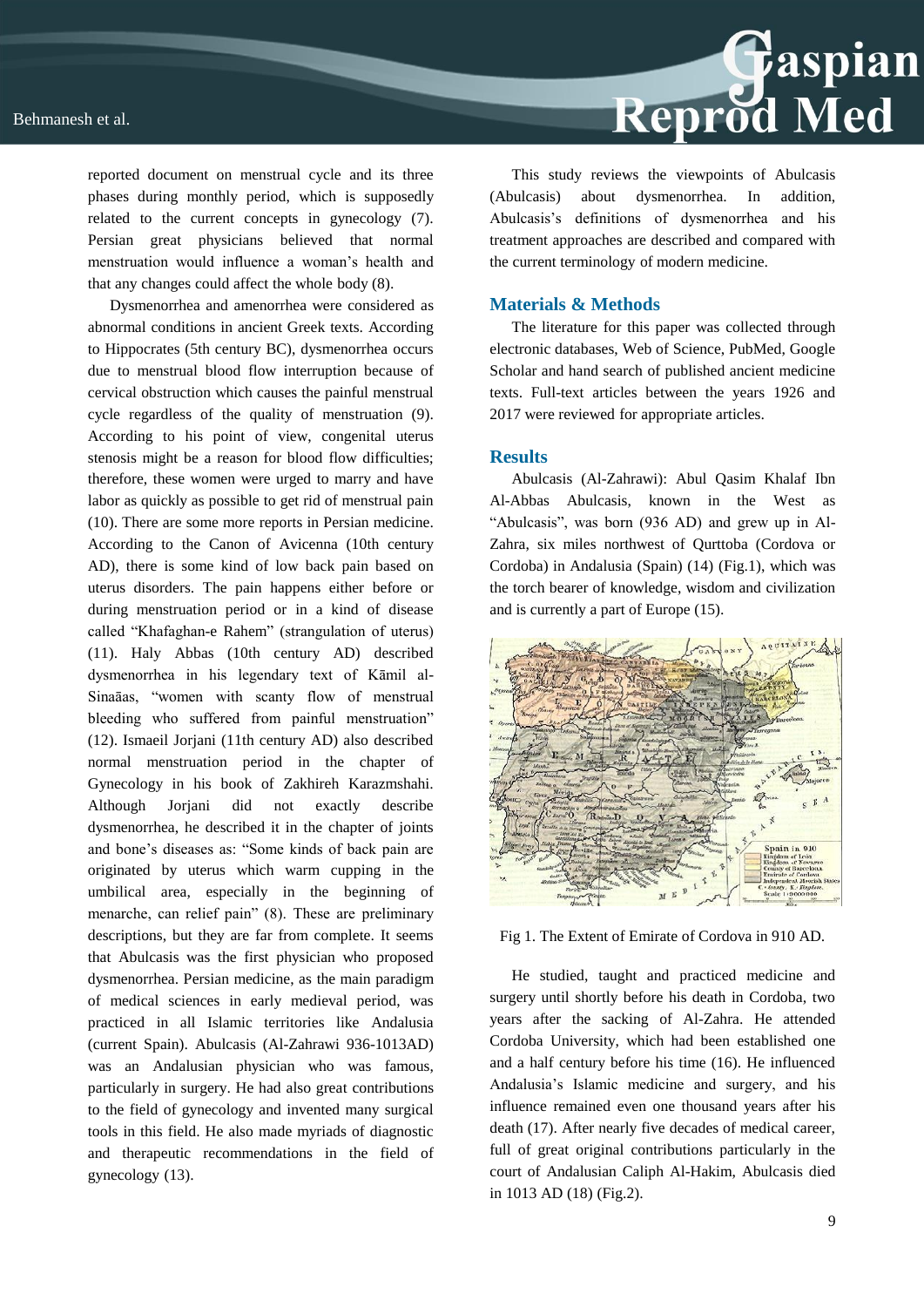# Reprod Med



Fig 2. A painting that shows Abulcasis blistering a patient in the hospital in Cordova

He devoted his entire life and genius to the advancement of medicine, particularly surgery. His best work was the Kitab Al-Tasrif in Arabic, which was translated into Latin by Gerard of Cremonia in the 12th century and had such a tremendous influence on surgery in the West. The French surgeon Gye de Chauliac referred to Al-Tasrif over 200 times in his book (completed in 1936) (19).

Al-Tasrif took Avicenna's "The Canon of Medicine" as the textbook of medical education in many European universities between 12th–17th centuries AD (20). It compromised many pictures of surgical tools, mostly invented by Abulcasis himself, and explanations of their use (Fig.3). Abulcasis was the first scientist who described the "Walcher position" in obstetrics and gynaecology (17). He remained the most

famous surgeon and teacher during the middle Ages and Renaissance in Europe. He is also the first scientist who described ectopic pregnancy as a fatal affliction in 963 (21, 22).

Dysmenorrhea in Al-Tasrif and comparing it with current medicine: Abulcasis defined dysmenorrhea by these words: "Some women experience pain two or three days before menstruation in the pre-umbilical or low back area. Premenstrual pain is accompanied by fatigue and a sense of heaviness. Sometimes the pain is so severe that they feel erupting like a volcano. This condition continues until bleeding happens". In current medicine, primary dysmenorrhea is defined as fluctuating and spasmodic menstrual cramps without any macroscopic pathology. It always begins few hours before or with menstrual bleeding and lasts maximum



10 Fig 3. A page of *Al-Tasrif* depicting the surgical tools devised or utilized by *Abulcasis.* Kept in Institute of Manuscripts of Azerbaijan National Academy of Sciences in Baku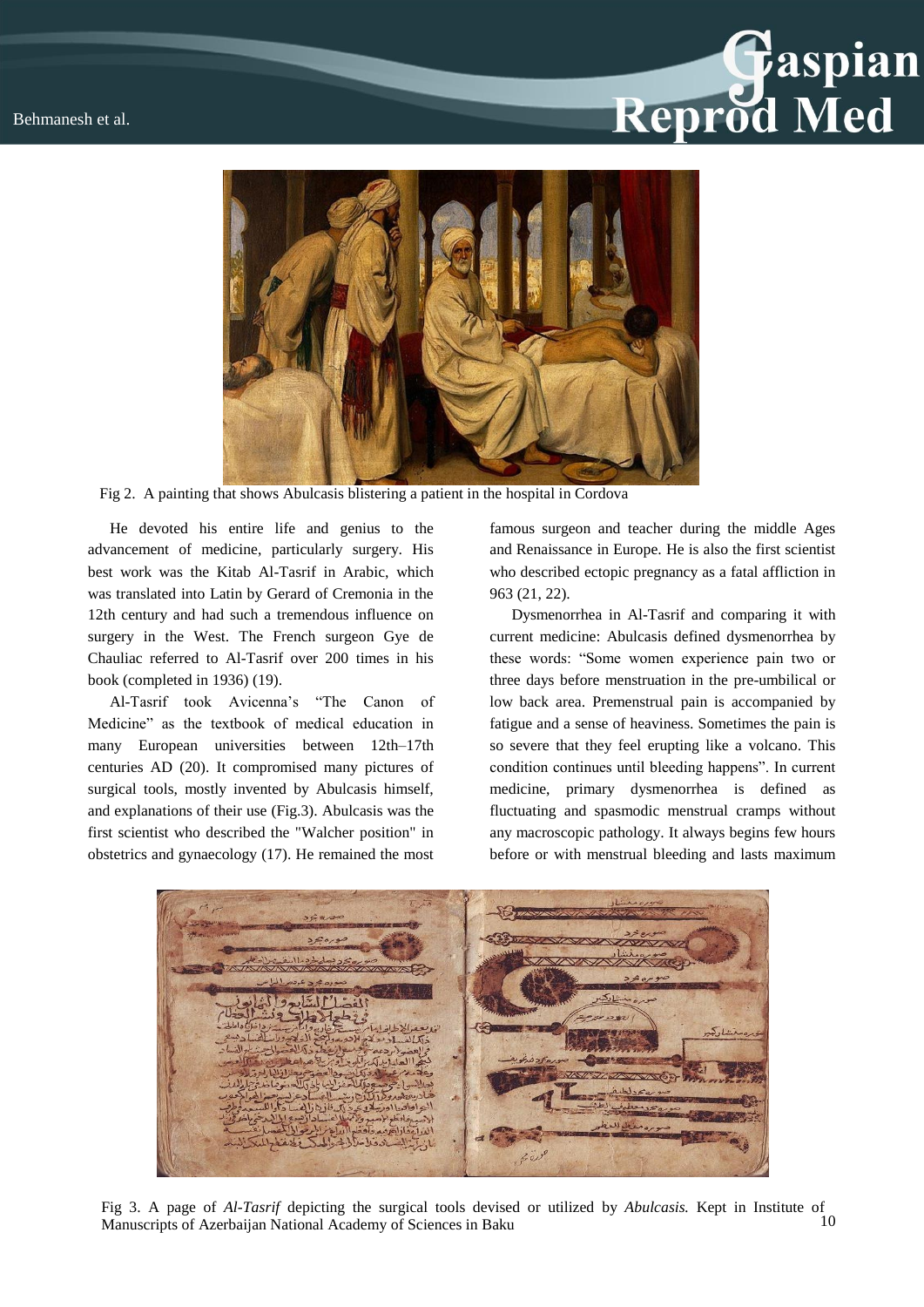

2–3 days. Menstrual pain is located in suprapubic and radiates into the medial part of the thighs. High percentage of cases frequently experience feeling exhausted backache, nausea, vomiting, and diarrhea, too (3).

Abulcasis classified etiology of dysmenorrhea in three groups:

1) Vessels narrowing (primary or secondary) that may lead to the reduction of uterine blood flow. In 1924 DI Macht and colleagues found that all secretions of menstruating women contain a toxic substance 'menotoxin' that is characterized by specific chemical reactions (23). Pickle experiments proposed that menotoxin is secreted by uterus endothelium and called it 'menstrual hormone' (24). His experiences indicated that this hormone stimulates smooth muscles and suggested that primary dysmenorrhea might be a result of menstrual hormone on myometrium (25). These hormones might be prostaglandins, deriving from hydroxyl fatty acid and is isolated from seminal plasma discovered in 1935 by the Swedish physiologist Ulf von Euler for the first time (the name of it derives from the prostate gland) (26). The destruction of the endometrial cells during menstruation can cause the release of Prostaglandins F, which can lead to uterus contraction subsequently (27).

2) Blood hyper viscosity due to viscous phlegm (Balgham) or black bile (Sauda). Since, Abulcasis believed in humoral theory, this part of his definition could not be exactly matched with current medicine.

3) Tense swelling around the vessels of uterus that

prevents blood from flowing in its usual pathway. From Abulcasis's point of view, any external agents, such as the pressure caused by a swelling, could reduce the uterus blood flow. Abulcasis mentioned that the third type is more difficult for treating, too. If any external factor is found for the uterine blood flow reduction in current medicine, primary dysmenorrhea will be ruled out. Therefore, it seems that the third type in Abulcasis point of view could be matched with the secondary dysmenorrhea in current medicine. This type of dysmenorrhea is not easy to treat and requires the diagnosis and treatment of the underlying factors. Then he explained that due to these three etiologies, the administrative power of the body (called in Persian medicine as "the nature of the body") has to exert more expelling force to maintain the blood flow. This extraordinary force makes tension in the vessels and causes extreme pain. So Abulcasis said: "The pain will be relieved after vaginal bleeding." In current medicine, it is proven that prostaglandins are released from the endometrium and can affect the myometrium. Therefore, induced tension and spasm in the myometrium cells produce pain (28).

Intervention in Al-Tasrif and comparing it with current medicine: According to the viewpoints of Abulcasis, each pathological condition associated with dysmenorrhea needs its own kind of treatment (Table 1). He recommended lifestyle modification such as moderate exercise, fine, fresh and tenuous food (the foods he believed that dilute the blood such as softboiled egg yolk and young lamb) and depletive bath

Table1. Abulcasis's classification and General treatment of dysmenorrhea

| <b>Pathology</b>                                          | <b>General treatment</b>                                      | <b>Explanation</b>                                                                                                                    |  |  |
|-----------------------------------------------------------|---------------------------------------------------------------|---------------------------------------------------------------------------------------------------------------------------------------|--|--|
| Vessels narrowing that may lead<br>to reduce blood flow   | Life style modification                                       | moderate exercise, fine, fresh<br>and<br>food<br>and<br>tenuous<br>like<br>depletive<br>bathes<br>combination of wet and dry<br>sauna |  |  |
| Blood hyper viscosity                                     | Vasodilation and increasing blood<br>flow with oral decoction | decoction ingredients effect as<br>emmenagogue, unblock<br>channels and vessels and<br>makes humors fine                              |  |  |
| Tense swelling occurrence<br>around the vessels of uterus | external use of drugs reducing<br>swelling                    | Vaginal steam bath,<br>enema<br>and embrocation                                                                                       |  |  |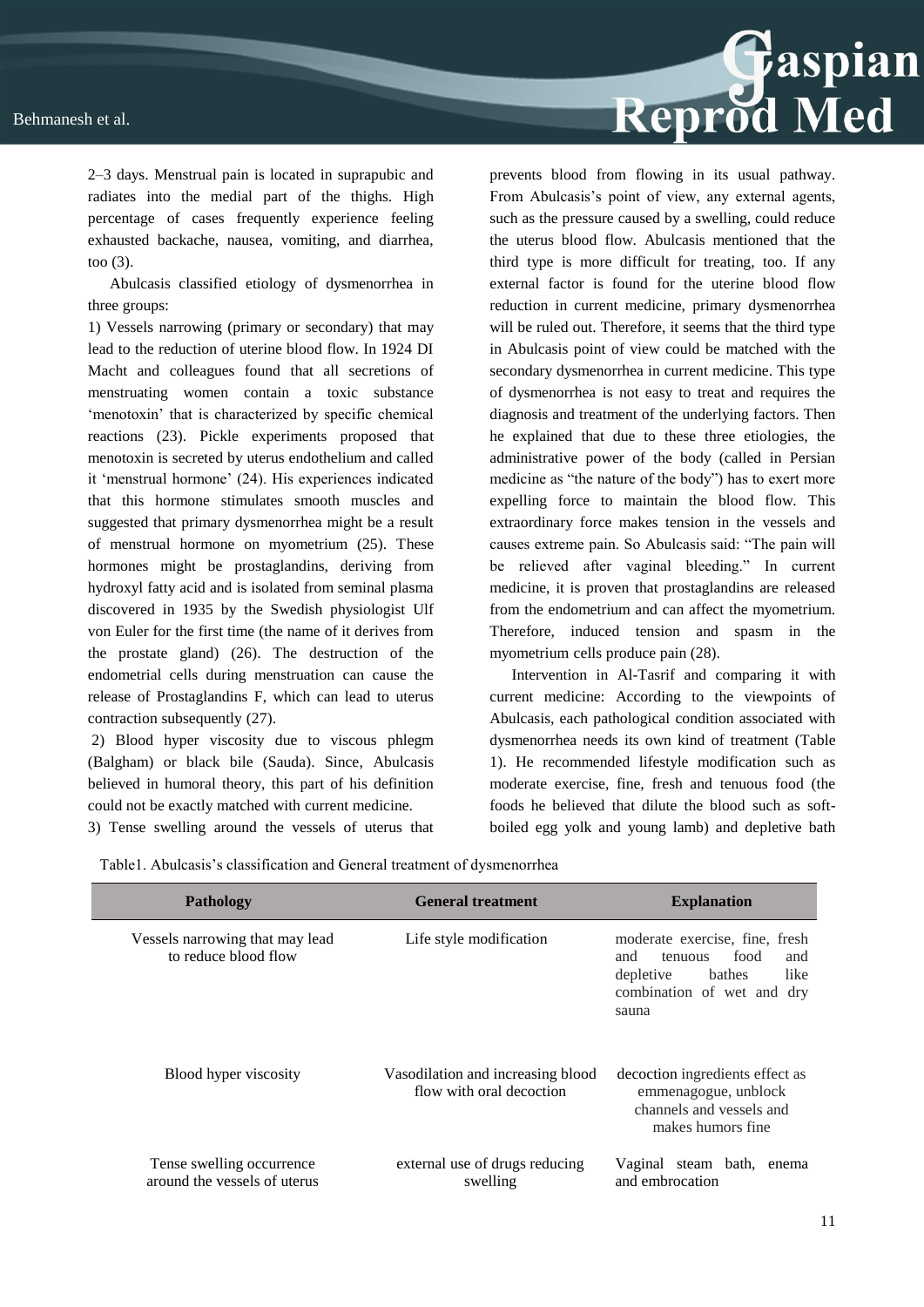

(bathing with both wet and dry sauna that causes sweating and the depletion of extra body fluid) every day before menstruation, especially for the first type of dysmenorrhea in Abulcasis classification with vasoconstriction.

In current medicine, with emphasis on data from experimental studies, moderate exercise can reduce the duration and severity of dysmenorrhea (3). Several studies showed that dietary supplements of Omega-3 polyunsaturated fatty acids have a positive effect on symptoms of primary dysmenorrhea. Therefore, lower consumption of fish, eggs, and fruit was reported to be a risk factor for menstrual disorders (29). It has been reported that, wet and heat bath or applying topical heat on the abdomen, two to three days before the menstrual period are effective in reducing the duration and severity of pain (30).

Abulcasis has proposed some decoction for the second groups with blood hyper-viscosity, to take prescription three or four days before menstruation. The ingredients act as emmenagogue while unblocking the channels and vessels (called in PM as "Mofatteh"). As a result, humors will be fine, menstrual flow will be increased, and pain will be reduced. The components of one of these decoctions mentioned by Abulcasis for treating dysmenorrhea and their current pharmacological effects are listed in (Table 2). As seen in Table 2, most of the mentioned medicinal herbs such as Dill, Cinnamon, Chamomile, Black cumin and Fennel, etc. was examined in human studies for their efficacy on dysmenorrhea (31, 32).

His recommendation for the third group was the external use of some herbs in the shape of vaginal steam bath. In addition, he recommended suitable (soft) herbal oils for anointing. He prescribed greasy enema and embrocating with mixture of almond oil (sweet or bitter) and some wet oil continuously, to relieve primary edema causing dysmenorrhea.

Traditional vapor-based therapies in the modern health care systems are still used as herbal remedies (33). Women with the following conditions may benefit from vaginal steam: uterine fibroid formation, dysmenorrhea, irregular menstruation, ovarian cysts, endometriosis, reproductive adhesion scar, previous vaginal tear or episiotomy, and spotting (34).

Du Gaiyun and colleagues reported that enema is a safe and reliable recommendation in China as TCM prescription. Tiaojing Huoxue decoction enema can effectively relieve the severity of the pain of secondary dysmenorrhea in patients with endometriosis (35). Sun-Hee Han and colleagues found that abdominal massage with lavender, clary sage, and rose in almond oil before menstruation is effective in decreasing the severity of menstrual cramps (36).

### **Discussion**

Although, in "Bun-Dahišn" (very old medical manuscript), normal menstrual cycles were explained, dysmenorrhea is not mentioned in most ancient medical textbooks. It seems that dysmenorrhea was not a common disease in the past. Perhaps, some preventing reasons in woman such as lifestyle observations (principles of nutrition, physical activity, and low stress living condition), made the prevalence of dysmenorrhea lower than now. "Abulcasis" is one famous Muslim physician in the medieval age. His humoral medicine belief is one of the oldest paradigms of medicine and his comprehensive medical textbooks had shaped the European surgical procedures until the Renaissance and later (12).

Abulcasis's point of view about dysmenorrhea is based on humoral theories. He explained, classified and managed dysmenorrhea in the terminology of his own time (which seems different to us). It seems that the basic parts of his etiologies are the same as modern definitions. Abulcasis explained three proposed mechanisms for decreasing uterine blood flow in the case of dysmenorrhea. The first one is decreasing the vascular caliber of uterus. It is compared with the effect of prostaglandins on vessels in uterus which is considered the main pathology of dysmenorrhea in current medicine (13).

Gynecologists believe that there is an excessive secretion of endometrial prostaglandin in women with primary dysmenorrhea during menstruation, which results in abnormal uterine contractions. Strong and abnormal contractions reduce uterus blood flow, leading to myometrium hypoxia or ischemia, which can ultimately cause spasmodic pain (37). While Abulcasis did not know anything about prostaglandins, it seems that the mechanism of their effects was clear to him. Abulcasis, in addition to vessels narrowing (that is related to the tissue of vessels), proposed two other probabilities for decreasing blood flow, causing dysmenorrhea. The first one is related to the quality of blood that circulates in the vessels of the uterus.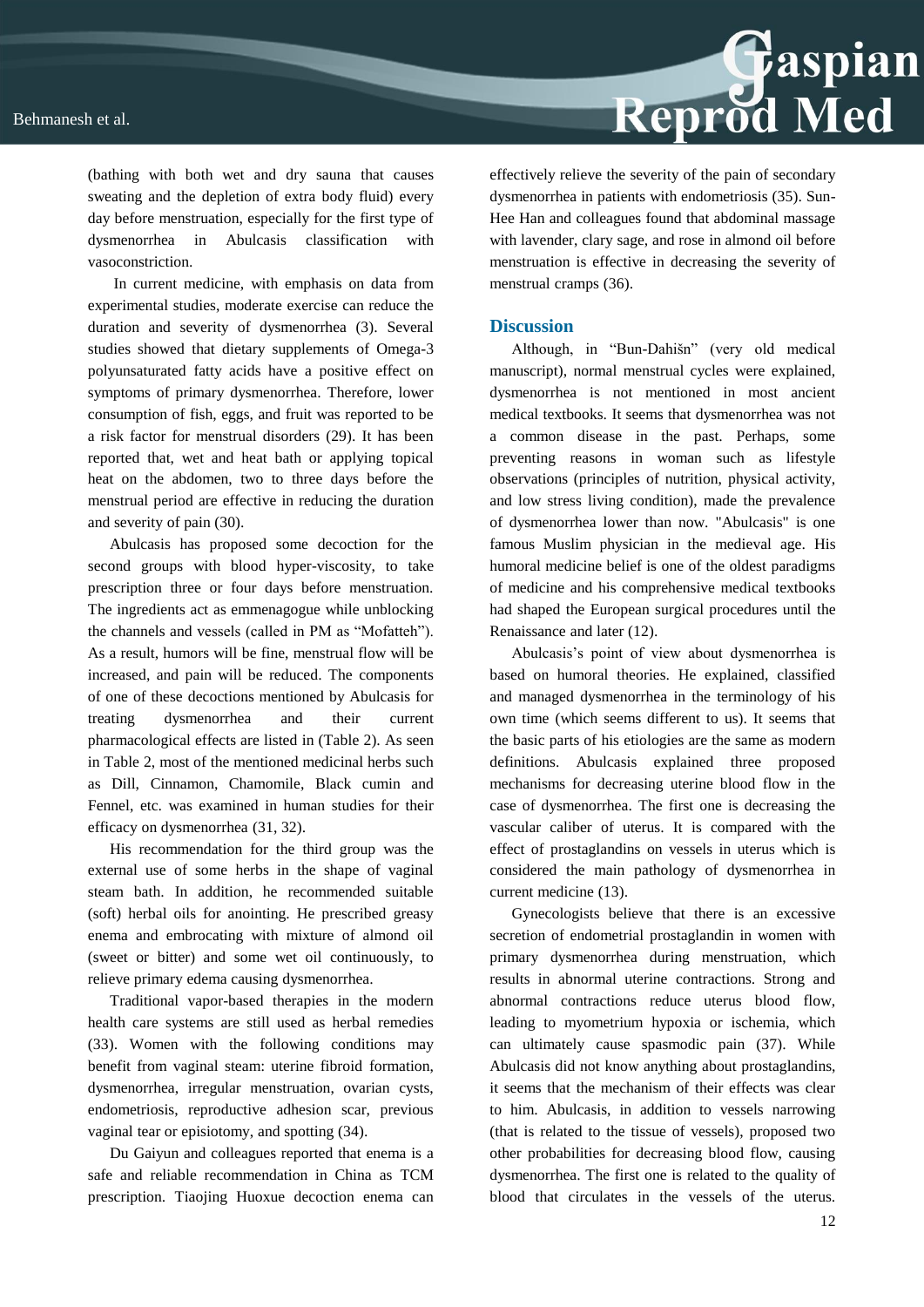

### Table 2. Components of "Mofatteh" drug mentioned by Abulcasis, for treating dysmenorrhea and their Phytochemical and Pharmacological roles in formulation according to recent studies

|    | Persian name | Amount in<br>formulation | English name       | Scientific name             | Part of<br>plant | Type of<br>study             | Pharmacological<br>activities                | Phytochemicals                                                 | Surveys  |
|----|--------------|--------------------------|--------------------|-----------------------------|------------------|------------------------------|----------------------------------------------|----------------------------------------------------------------|----------|
|    | Βαδοοπαί     | 30 ஜா                    | Chamomile          | Matricaria                  | Flower           | In vivo &                    | Analgesic, Anti-                             | Alpha-Bisabolol, Matrisin,                                     | (50)     |
|    |              |                          |                    | chamomilla L.               |                  | Human                        | inflammatory, Anti-                          | Flavonoid, Apigenin,                                           |          |
|    |              |                          |                    |                             |                  | study <sup>50</sup>          | spasmodie, Anti-                             | Phytoestrogen                                                  |          |
| 2  | Skabet       | $30\,\mathrm{gr}$        | Dill               | Anathum                     | Leaves           | In vivo &                    | anxiety<br>Analgesic, Anti-                  | Aesculetin, Ascorbic-Acid,                                     | (31)     |
|    |              |                          |                    | graveolans L.               |                  | Human                        | inflammatory, Anti-                          | Thymol, Alpha-Pinene, Anethole,                                |          |
|    |              |                          |                    |                             |                  | study                        | spasmodie, Sedative,                         | Apigenin, Limonene, Carvaerol,                                 |          |
|    |              |                          |                    |                             |                  |                              | Anti-peristaltic, Utero                      | Sabinol                                                        |          |
|    |              |                          |                    |                             |                  |                              | trophic, Estrogenic                          |                                                                |          |
|    |              |                          |                    |                             |                  |                              | effect, Vasodilator,                         |                                                                |          |
|    |              |                          |                    |                             |                  |                              | Anesthetic.<br>Emmenagogue                   |                                                                |          |
| з  | Ezkhar       | 30 ஜா                    | Lemon grass        | Cymbopogon                  | Leaves           | Historical                   | Anti-inflammatory                            | Terpenes, Alcohols, Ketones,                                   | (51)     |
|    |              |                          |                    | citratus DC.                |                  | use                          |                                              | Aldehyde and Esters                                            |          |
| 4  | Marzanjusk   | $30 \,\mathrm{gr}$       | Marjoram           | Origanum                    | Leaves           | In vivo &                    | Anti-oxidant, Anti-                          | Terpenoids, Flavonoids, Tannins,                               | (52)     |
|    |              |                          |                    | majorana L.                 |                  | Human<br>study <sup>54</sup> | anxiety,                                     | volatile oil,                                                  |          |
| 5  | Salikhah     | 30 ஜா                    | Chinese            | Cinnamomum                  | <b>Bark</b>      | Historical                   | Emmenagogue                                  |                                                                | (53)     |
|    |              |                          | cinnamon           | cassia L.                   |                  | use                          |                                              |                                                                |          |
| 6  | Darchin      | 30 ஜா                    | Cinnamon           | Cinnamomum                  | Bark             | In vivo &                    | Inhibit Biosynthesis                         | Eugenol, Epicatechin, 1,8-                                     | (54)     |
|    |              |                          |                    | verwm J.Presi               |                  | Human                        | of Prostaglandins,                           | Cineole Cinnamaldehyde                                         |          |
|    |              |                          |                    |                             |                  | study <sup>57</sup>          | Anti-inflammatory,                           |                                                                |          |
|    |              |                          |                    |                             |                  |                              | Vasodilator, Anti-<br>spasmodie, Sedative,   |                                                                |          |
|    |              |                          |                    |                             |                  |                              | Anesthetic,                                  |                                                                |          |
|    |              |                          |                    |                             |                  |                              | Vasodilator                                  |                                                                |          |
|    |              |                          |                    |                             |                  |                              |                                              |                                                                |          |
|    |              |                          |                    |                             |                  |                              |                                              |                                                                |          |
|    |              |                          |                    |                             |                  |                              |                                              |                                                                |          |
|    |              |                          |                    |                             |                  |                              |                                              |                                                                |          |
|    |              |                          |                    |                             |                  |                              |                                              |                                                                |          |
| 7  | Ghast        | 30 ஜா                    | Costus             | Costus arabia L.            | Rhizome          | Historical                   | Anti-oxidant                                 | tannins, alkaloids, flavonoids and                             | (55)     |
|    |              |                          |                    |                             |                  | use                          |                                              | saponins, phenol and flavonol                                  |          |
| 8  | Somboletib   | 30 <sub>57</sub>         | Indian<br>Valerian | Valeriana<br>officinalis L. | Root             | In vivo&<br>Human            | Sedative, Anti-<br>spasmodie                 | Valerenic Acid, Valterate,<br>Isovalerate, Geraniol, Glutamic- | (56)     |
|    |              |                          |                    |                             |                  | study <sup>60</sup>          |                                              | Acid                                                           |          |
| 9  | Nakhonak     | 30 <sub>57</sub>         | Milkvetch          | Astragalus                  | Fruit            | Historical                   | Anti-inflammatory,                           | Flavonol glycoside,                                            | (57)     |
|    |              |                          |                    | hamasus L.                  |                  | use                          | Analgesic                                    | galactopyranoside, isoquercitrin,                              |          |
|    |              |                          |                    |                             |                  |                              |                                              | astragalin                                                     |          |
| 10 | Shomiz       | 15 <sub>ST</sub>         | Black cumin        | Nigella sativa L.           | Seed             | In vivo&<br>Human            | Emmenagogue, Anti-<br>spasmodie              | Stachydrine Thymoquinone                                       | (58)     |
|    |              |                          |                    |                             |                  | study <sup>63</sup>          |                                              |                                                                |          |
| 11 | Bazre Karafs | 15 gr                    | Celleryseed        | Apium                       | Seed             | In vivo &                    | Emmenagogue, Anti-                           | Cnidilide Arthritin                                            | (59)     |
|    |              |                          |                    | graveolans L.               |                  | Human                        | inflammatory                                 |                                                                |          |
|    |              |                          |                    |                             |                  | study                        |                                              |                                                                |          |
| 12 | Badian       | 15 gr                    | Femnel             | Foaniculum<br>vulgare Mill  | Seed             | In vivo &<br>Human           | Analgesic effects in<br>uterus by inhibiting | Phenol, Pholic glycoside,<br>TranseAnetole, Estragole,         | (60)     |
|    |              |                          |                    |                             |                  | study <sup>56</sup>          | contractions induced                         | Fenchone.                                                      |          |
|    |              |                          |                    |                             |                  |                              | by oxytoein and                              |                                                                |          |
|    |              |                          |                    |                             |                  |                              | prostaglandins                               |                                                                |          |
| 13 | Soedekuft    | 15 gr                    | Cyperus            | Cyperus                     | Rhizome          | In vivo&                     |                                              | ß-himachalene, o-humulene, y-                                  | (61)     |
|    |              |                          |                    | rotundus L.                 |                  | Human<br>study               |                                              | himachalene, felavenoid                                        |          |
| 14 | Barenjasef   | 15 gr                    | Yourrow            | Achillea                    | flower           | In vivo &                    |                                              |                                                                | (62)     |
|    | (Bumadaran)  |                          |                    | wilhelmsii K                |                  | Human                        |                                              |                                                                |          |
|    |              |                          |                    | Kock                        |                  | study <sup>30</sup>          |                                              |                                                                |          |
| 15 | Haska        | 15 gr                    | Thyme              | Zizigkora                   | leaf             | In vivo &                    | Anti-inflammatory,                           | Betulin, Thymol, Carvacrol                                     | (63)     |
|    |              |                          |                    | clinopodioides<br>Lam       |                  | Human<br>study               | Prostaglandin<br>synthesis-inhibitor,        |                                                                |          |
|    |              |                          |                    |                             |                  |                              | Anti-nocioeptive                             |                                                                |          |
| 16 | Hanzal       | 15 gr                    | Bitter apple       | Citradius                   | Fruit            | In vivo &                    |                                              | Alcholes, ketones, epoxy                                       | (64)     |
|    |              |                          |                    | colocynthis L.              |                  | Human                        |                                              | compounds, hydrocarbons                                        |          |
|    |              |                          |                    |                             |                  | study <sup>72</sup>          |                                              |                                                                |          |
| 17 | Kornob       | 5 gr                     | Persian            | Brassica<br>oleracea L.     | leaf             | Historical<br><b>USC</b>     |                                              | carotenoids, tocopherols and                                   | (65, 66) |
| 18 | Gandana      | 5 gr                     | Cabbage<br>Chives  | Allium                      | leaf             | In vivo&                     |                                              | polyphenolics<br>Diallyl sulfides                              | (67)     |
|    |              |                          |                    | ampeloprasum L.             |                  | Human                        |                                              |                                                                |          |
|    |              |                          |                    |                             |                  | study                        |                                              |                                                                |          |
| 19 | Seigh        | 5 gr                     | Beet               | Beta vulgaris L.            | Root             | Historical                   |                                              | Anti-oxidant                                                   | (68, 69) |
| 20 | Sedab        | 5 <sub>gr</sub>          | Rue                | Ruta gravocians             | leaf             | use<br>In vivo&              | Anti-inflammatory                            | Furanocoumarin,quinolone,                                      | (70)     |
|    |              |                          |                    | L.                          |                  | Human                        |                                              | alkaloid, quinolone                                            |          |
|    |              |                          |                    |                             |                  | study 79                     |                                              |                                                                |          |
| 21 | Foodanaj     | 5 gr                     | Pennyroyal         | Mentha                      | leaf             | In vivo&                     | Analgesic, Anti-                             | Menthol                                                        | (71)     |
|    |              |                          |                    | longifolia L.               |                  | Human<br>study $^{50}$       | spasmodie                                    |                                                                |          |

Through his humeral theory, Abulcasis declares that blood hyper viscosity, due to viscous phlegm (Balgham) or black bile (Sauda), can cause reducing blood flow and then pain will appear. These factors are not related to the current trends in gynecology. This type could be explained in current medicine as Idiopathic dysmenorrhea. Although prostaglandins

were known as the main reason for primary dysmenorrhea, about 18% of women with dysmenorrhea do not response to NSAIDs (38). These groups are the pitfalls for gynecologists and alternative treatments may be helpful to them. Perhaps this kind of drug-resistant dysmenorrhea can be considered as the second group of Abulcasis classification. The second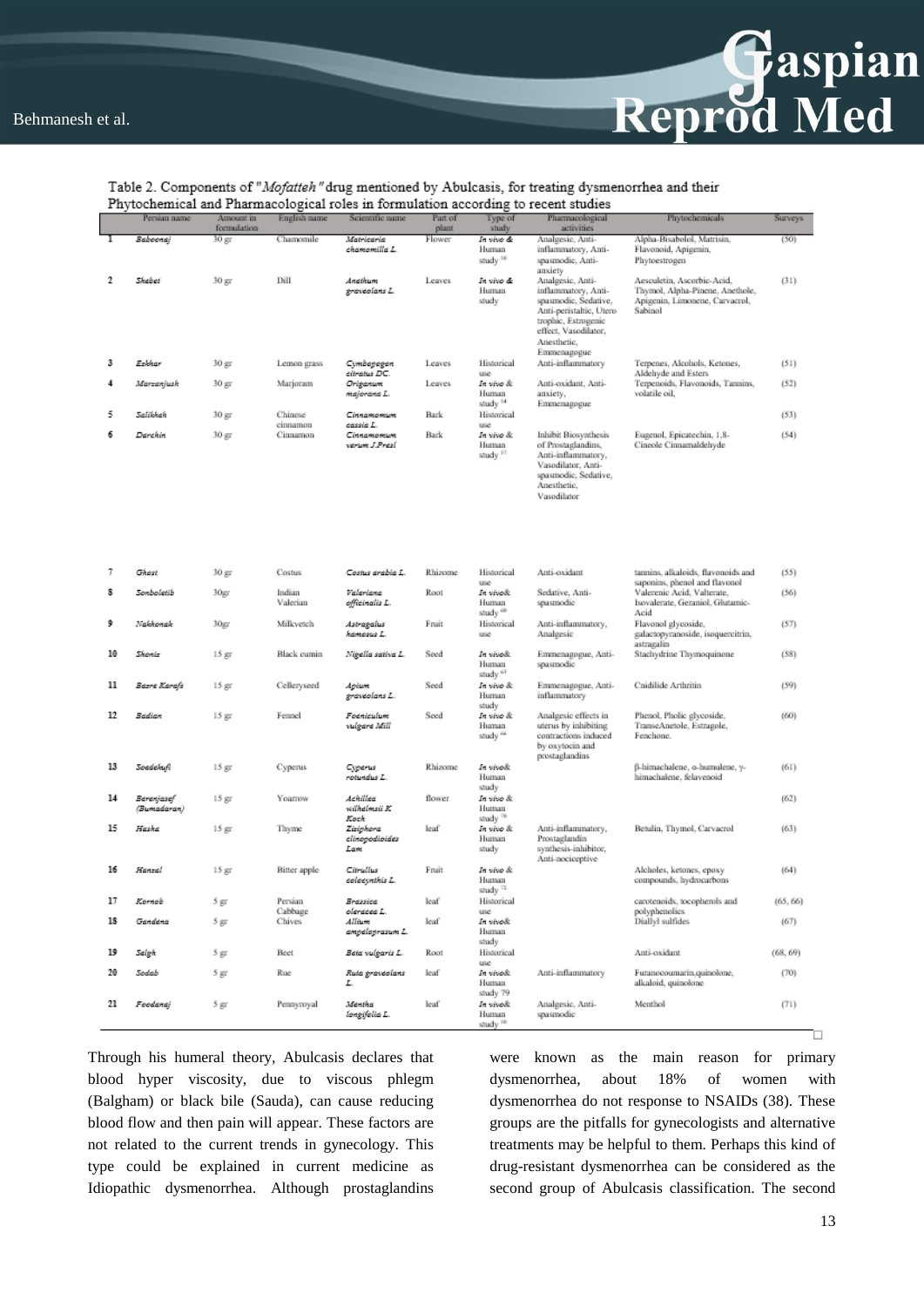probable etiology, except for uterus vessels vasoconstriction that is proposed by Abulcasis, is external pressure. For any reason, this pressure can lead to the narrowing of the vessels inside the tissue of uterus, reducing blood flow and feeling pain. This kind of menstrual pain in the viewpoint of Abulcasis probably refers to secondary dysmenorrhea in current gynecology. Treating this kind of dysmenorrhea was difficult from the perspective of Abulcasis, as there is not an ordinary management in current medicine for secondary dysmenorrhea.

In references of gynecology, secondary dysmenorrhea refers to painful menstruation associated with pelvic pathology. The prevalence of secondary dysmenorrhea is 10% in young adults. This type of dysmenorrhea is more likely to be associated with chronic pelvic pain, mid-cycle abdominal pain and dyspareunia (28). One of the most common causes of secondary dysmenorrhea is endometriosis. The majority of endometriosis implantation is located in the pelvic area, especially in both ovaries. Improper hormonal activity, inflammatory mediators, and the pressure effect of ectopic tissue are the main reasons for pain in endometriosis. Other differential diagnosis of secondary dysmenorrhea include; adhesions, pelvic inflammatory disease, abscess, miscarriage, ectopic pregnancy, reproductive tract anomalies, ovarian cyst and rarely ovarian neoplasm (39).

Investigations show the relationship between prostaglandins (PGs) in secondary dysmenorrhea. Slices of normal endometrium, myometrium, ovary and adenomyosis, leiomyoma and affected ovary demonstrated that PGs production in endometriosis was significantly higher than that of other tissues and seems to induce more pain during menstruation (40). It seems that the important etiologies of secondary dysmenorrhea in current medicine could be associated with vasoconstriction and uterus blood flow decreasing that cause menstrual pain, too.

Based on this viewpoint and classification, Abulcasis' treatment was different and procedural in nature. As modifying and adopting a different lifestyle based on personalized viewpoint of Persian medicine are considered more important than medication, it is the first step in the management of dysmenorrhea. As the first mentioned pathology (narrowing the vessels) is more dependent on the status of the whole body, lifestyle modification is more important in this type.



The relationship between food customs and menstrual dysfunction has been an accepted issue in current medicine. Although, NSAIDs is the first-line therapy for dysmenorrhea with efficacy rate 75-80% (41, 42) and has widely been recommended to women with ovulatory cycles. In individuals diagnosed with unovulatory cycle, Oral Contraceptive Pills could be used to suppress ovulation and relieve menstrual pain (43, 44). In some cases, other mechanisms such as behavioral and psychological factors, cervical narrowing or stenosis, and lack of exercise are implicated in the cause of primary dysmenorrhea, which should be considered (45). These kinds of dysmenorrhea do not respond to common drugs. Accordingly, it is important to evaluate the eating habits in young women and estimate their influence on menstrual disorders (46). In overweight woman, it was shown that a low-fat diet can decrease the severity and duration of dysmenorrhea, as weight loss can increase serum sex hormone binding globin concentration (47). More intakes of fish, egg, phytoestrogens and Vitamin E can facilitate the reduction of dysmenorrhea. It seems that these vitamins and minerals (supplements) could reduce prostaglandin formation by inhibiting arachidonic acid release (48). Abulcasis view of lifestyle modification is very close to the hygienic instruction in current medicine and is widely taken into consideration by patients and doctors as a therapeutic approach. In the second mentioned pathology (hyper viscosity of blood), Abulcasis focused on herbs that can reduce blood viscosity (herbs that can reduce thick Balgham or Sauda) and make vasodilation. Most of his suggested herbs have already been shown to have an effect on dysmenorrhea (49).

A careful consideration of Abulcasis's decoction components reveals that most of the ingredients of the compositions can relieve pain (especially menstrual pain). Following pharmacological effects; Analgesic, anti-inflammatory, anti-spasmodic, anti-anxiety, antispasmodic, sedative, anti-peristaltic, utero-trophic, estrogenic effect, vasodilator, anesthetic, emmenagogue and PGs synthesis inhibitor are shown experimentally for each part now. It seems that Abulcasis humoral suggestions can be good candidates for current evaluations to find new natural remedies in dysmenorrhea. As local therapies are safer and more convenient than general use of drugs, some therapeutic oils like sweet and bitter almond oil are suggested by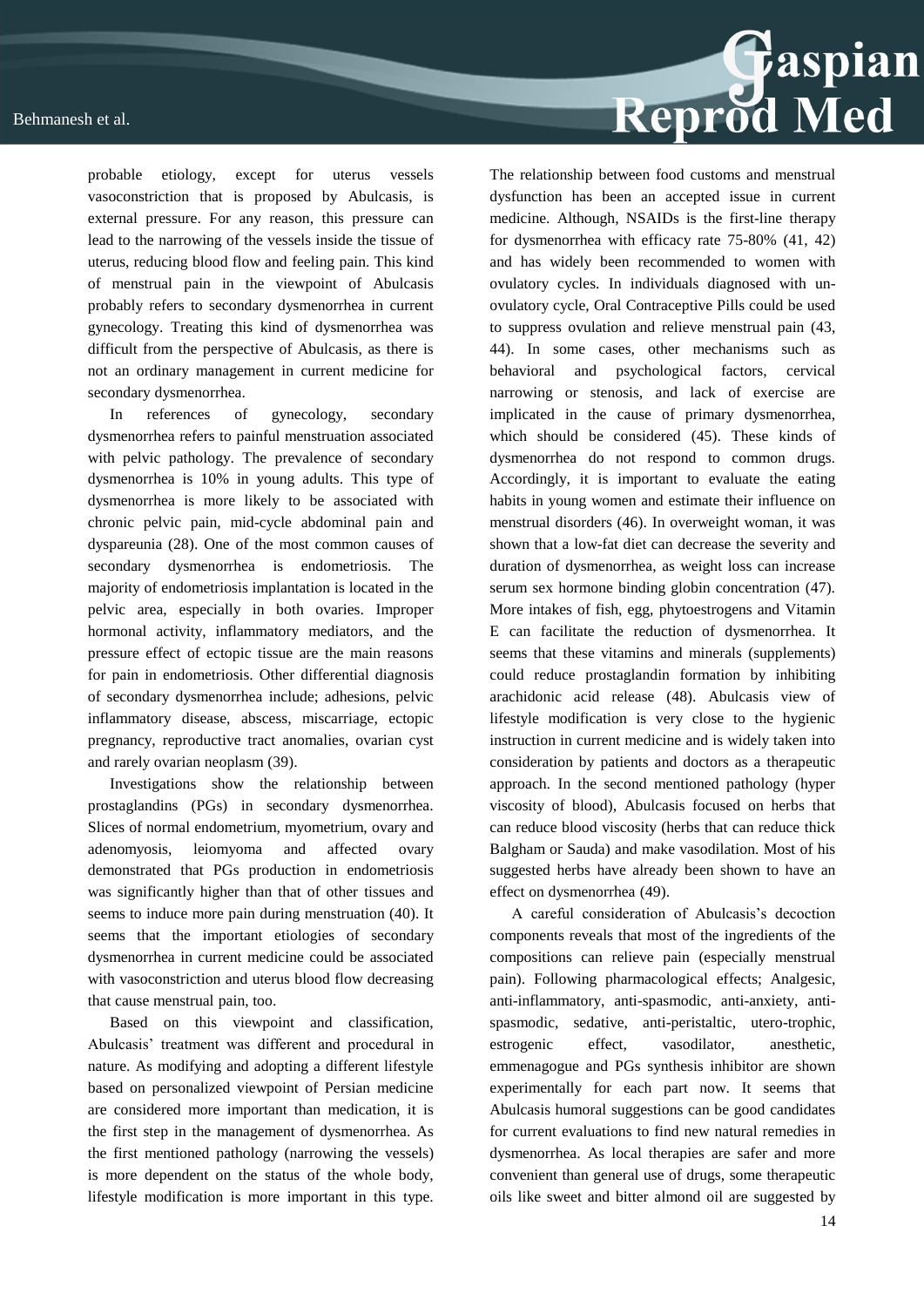

Treatment in current medicine is based on reduction of prostaglandins such as NSAIDs or contraceptives in case of married woman. Although these chemical treatments are the best choices, a lot of side effects have been reported for them. Researchers are doing many clinical trials on dysmenorrhea to achieve the best drugs and recommendations with the minimum side effects. So they are doing experiments on novel medicinal plants for reducing menstrual pain without considering the exact pathology of this pain. In the view point of Abulcasis, the potential effect of herbal medicine, as Emmenagogue, can be considered as a hypothesis for future studies.

As Abulcasis was one of the most prominent scientists of his era and the Al-Tasrif was one of the best comprehensive encyclopedias in traditional medicine; many of his proposed etiologies and interventions can be potentially considered as suggestions for further investigations and clinical research. Furthermore, this paper shed light on a part of the history of menstrual pain and dysmenorrhea dating back to 1000 years ago.

His three different probabilities are presented wisely. In modern medicine, we just focus on narrowing the vessels as the result of prostaglandins effect that can decrease blood flow and cause dysmenorrhea. But in Abulcasis point of view, even paying attention to the content of the vessels (changing the viscosity of blood) and external pressure on uterus tissue and consequently vessels, can affect blood flow.

### **Conclusion**

This study shows Abulcasis's knowledge about dysmenorrhea. He was one of the most outstanding physicians and surgeons in his era. There were no detailed explanations about dysmenorrhea in the early medieval period before his time. Also, his approaches are mostly close to the current concepts of prostaglandins. Not only is it important to review

Reprod Med

Abulcasis's viewpoints about decreasing the blood flow as the cause of dysmenorrhea, but also it is vital to consider potential suggestions to find new natural remedies for its management.

### **Acknowledgements**

Authors acknowledge Dr. Moloud Agajani Delavar, Dr. Mohaddeseh Mirzapour and Dr. Hoda Shirafkan for their comments on the draft.

### **Conflicts of Interest**

The authors have no conflicts of interest to declare.

### **References**

- 1. Iacovides S, Avidon I, Baker FC. What we know about primary dysmenorrhea today: a critical review. Human reproduction update. 2015;21(6):762-78.
- 2. Gerzson LR, Padilha JF, Braz MM, Gasparetto A. Physiotherapy in primary dysmenorrhea: literature review. Revista Dor. 2014;15(4):290-5.
- 3. Dawood MY. Primary dysmenorrhea: advances in pathogenesis and management. Obstetrics and gynecology. 2006;108(2):428-41.
- 4. Mohagheghzadeh A, Zargaran A, Daneshamuz S. Cosmetic sciences from ancient Persia. Pharmaceutical historian. 2011;41(2):18-23.
- 5. Zargaran A, Borhani-Haghighi A, Faridi P, Daneshamouz S, Mohagheghzadeh A. A review on the management of migraine in the Avicenna's Canon of Medicine. Neurological sciences : official journal of the Italian Neurological Society and of the Italian Society of Clinical Neurophysiology. 2016;37(3):471-8.
- 6. Zargaran A. Ancient Persian medical views on the heart and blood in the Sassanid era (224-637 AD). International journal of cardiology. 2014;172(2):307-12.
- 7. Yarmohammadi H, Vatanpour A, Hosseinialhashemi M, Zargaran A. Monthly menstrual cycle in Bun-Dahisn, an ancient Persian Manuscript. Journal of Research on History of Medicine. 2013;2(3): 79-86.
- 8. Hosseini SF, Alakbarli F, Ghabili K, Shoja MM. Hakim Esmail Jorjani (1042-1137 AD: ): Persian physician and jurist. Archives of gynecology and obstetrics. 2011;284(3):647-50.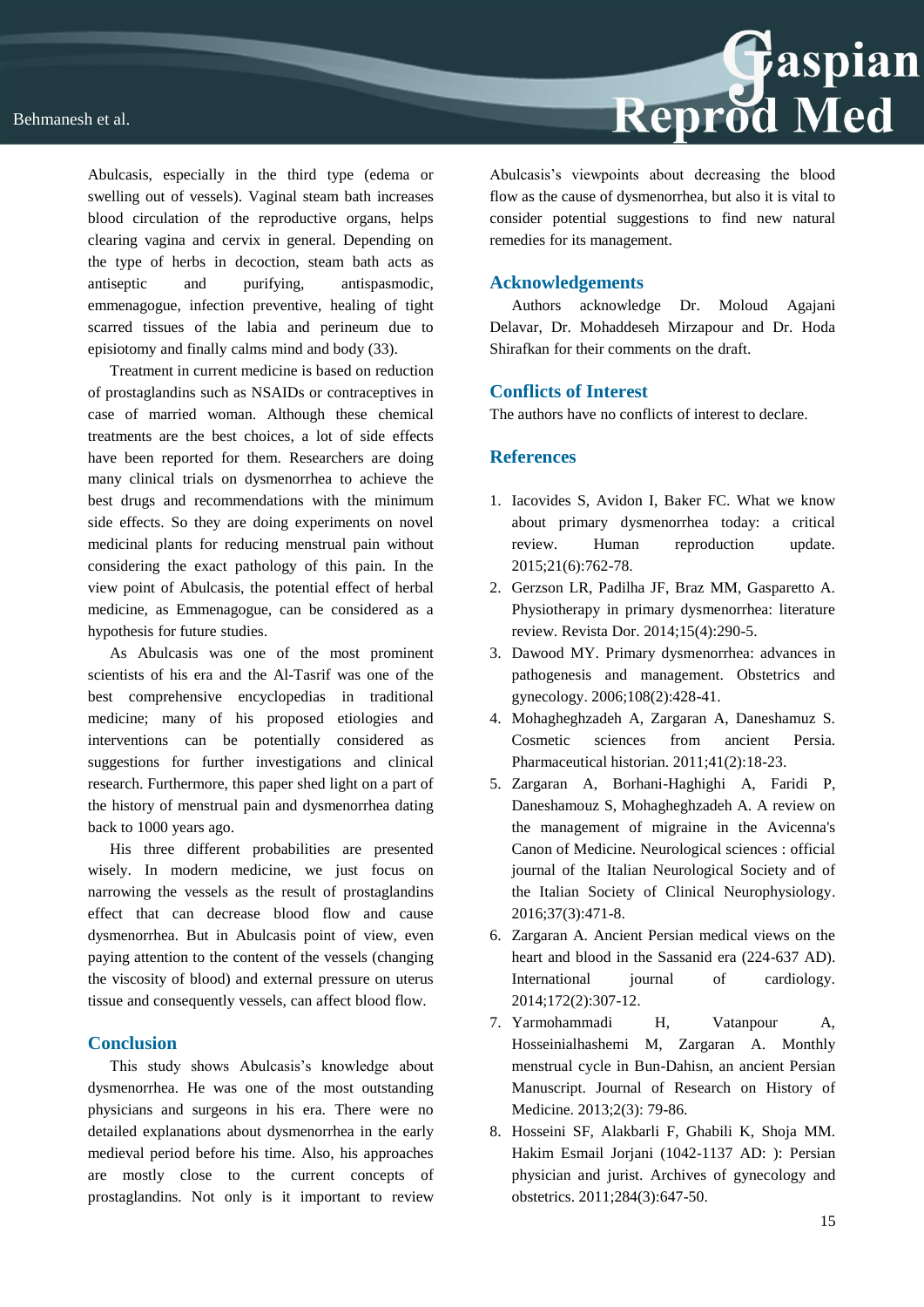- 9. Moore TR. Gynecology & obstetrics: a longitudinal approach: Churchill Livingstone; 1993.
- 10. Nezhat C, Nezhat F, Nezhat C. Endometriosis: ancient disease, ancient treatments. Fertility and sterility. 2012;98(6 Suppl):S1-62.
- 11. Zargaran A, Mehdizadeh A, Zarshenas MM, Mohagheghzadeh A. Avicenna (980-1037 AD). Journal of neurology. 2012;259(2):389-90.
- 12.Behmanesh E, Nabi Meybodi R, Mokaberinejad R, Tansaz M, Mozaffarpour SA, Shirooye P. Menstrual pain explanation from Iranian traditional medicine point of view compared to contemporary medicine: a review article. ran J Obstet Gynecol Infertil. 2016;19(35):22-31.
- 13.Behmanesh E, Mozaffarpur SA. Al-Zahrawi, The First Physician who Described Dysmenorrhea. Journal of Research on History of Medicine. 2017;6(3):19-128.
- 14. Kirkup JR. The history and evolution of surgical instruments. I. Introduction. Annals of the Royal College of Surgeons of England. 1981;63(4):279- 85.
- 15.Cumston CG. An Introduction to the History of Medicine: From the Time of the Pharaohs to the End of the XVIIIth Century: Routledge; 2018.
- 16. Elgohary MA. Al Zahrawi: The father of modern surgery. Ann Ped Surg. 2006;2(2):82-7.
- 17. Fariña-Pérez L, Pérez-Albacete M, Otero-Tejero I. 325 Abulcasis (936-1013), the great surgeon of Cordova (Al-Andalus), one thousand years after. European Urology Open Science. 2014;13(1):e325.
- 18. Al-Benna S. Albucasis, a tenth-century scholar, physician and surgeon: His role in the history of plastic and reconstructive surgery. Eur J Plast Surg. 2012;35(5):379-87.
- 19. Amr SS, Tbakhi A. Abu Al Qasim Al Zahrawi (Albucasis): pioneer of modern surgery. Annals of Saudi medicine. 2007;27(3):220-1.
- 20. Donaldson IM. The Cyrurgia of Albucasis and other works, 1500. The journal of the Royal College of Physicians of Edinburgh. 2011;41(1):85- 8.
- 21.Cosman MP, Jones LG. Handbook to Life in the Medieval World, 3-Volume Set: Infobase Publishing; 2009.
- 22. Mahfouz NP. Ectopic pregnancy. BJOG: An International Journal of Obstetrics & Gynaecology. 1938;45(2):209-30.

23. Macht DI, Lubin DS. A phyto-pharmacological study of menstrual toxin. J Pharmacol Exp Ther. 1923;22(5):413-66.

Reprod Med

- 24. Pickles V, editor Some evidence that the human endometrium produces a hormone that stimulates plain muscle. Journal of Endocrinology; 1959: Soc Endocrinology 17/18 The Courtyard, Woodlands, Bradley Stoke, Bristol.
- 25. Pickles VR. A plain-muscle stimulant in the menstruum. Nature. 1957;180(4596):1198-9.
- 26. Euler Uv. Über die spezifische blutdrucksenkende Substanz des menschlichen Prostata-und Samenblasensekretes. Klinische wochenschrift. 1935;14(33):1182-3.
- 27. Wright J, Wyatt S. The Washington manual obstetrics and gynecology survival guide: Lippincott Williams & Wilkins; 2003.
- 28. Harel Z. Dysmenorrhea in adolescents and young adults: etiology and management. Adolesc Pediatr Gynecol. 2006;19(6):363-71.
- 29. Ziaei S, Zakeri M, Kazemnejad A. A randomised controlled trial of vitamin E in the treatment of primary dysmenorrhoea. BJOG : an international journal of obstetrics and gynaecology. 2005;112(4):466-9.
- 30. Hosono T, Takashima Y, Morita Y, Nishimura Y, Sugita Y, Isami C, et al. Effects of a heat- and steam-generating sheet on relieving symptoms of primary dysmenorrhea in young women. The journal of obstetrics and gynaecology research. 2010;36(4):818-24.
- 31. Heidarifar R, Mehran N, Heidari A, Tehran HA, Koohbor M, Mansourabad MK. Effect of Dill (Anethum graveolens) on the severity of primary dysmenorrhea in compared with mefenamic acid: A randomized, double-blind trial. Journal of research in medical sciences : the official journal of Isfahan University of Medical Sciences. 2014;19(4):326- 30.
- 32.Jenabi E, Ebrahimzadeh S. Chamomile tea for relief of primary dysmenorrhea. Iran J Obstet Gynecol Infertil. 2010;13(1):39-42.
- 33. Zumsteg IS, Weckerle CS. Bakera, a herbal steam bath for postnatal care in Minahasa (Indonesia): documentation of the plants used and assessment of the method. Journal of ethnopharmacology. 2007;111(3):641-50.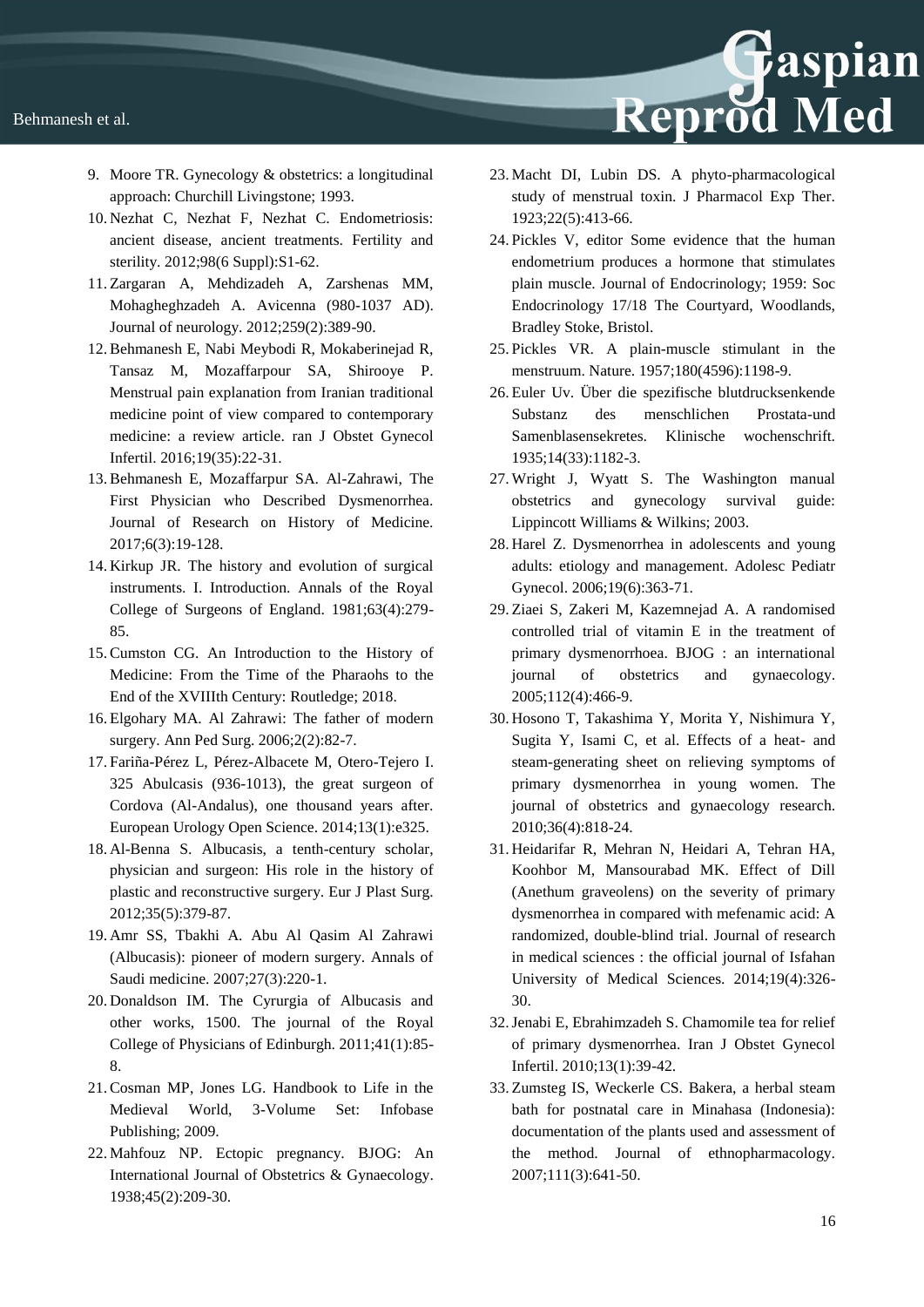

- 34. Vandenburg T, Braun V. 'Basically, it's sorcery for your vagina': unpacking Western representations of vaginal steaming. Culture, health & sexuality. 2017;19(4):470-85.
- 35. Gaiyun D, Jianguang G. Influence on Dysmenorrhea of Bushen Tiaojing Huoxue Decoction Combined with Enema in Treatment of Dysmenorrhea of Endometriosis. Chin J Pharm Eco 2014;32(1):220‐1.
- 36. Han SH, Hur MH, Buckle J, Choi J, Lee MS. Effect of aromatherapy on symptoms of dysmenorrhea in college students: A randomized placebo-controlled clinical trial. Journal of alternative and complementary medicine (New York, NY). 2006;12(6):535-41.
- 37. French L. Dysmenorrhea. American family physician. 2005;71(2):285-91.
- 38. Oladosu FA, Tu FF, Hellman KM. Nonsteroidal antiinflammatory drug resistance in dysmenorrhea: epidemiology, causes, and treatment. American journal of obstetrics and gynecology. 2018;218(4):390-400.
- 39. French L. Dysmenorrhea in adolescents: diagnosis and treatment. Paediatric drugs. 2008;10(1):1-7.
- 40. Koike H, Ikenoue T, Mori N. [Studies on prostaglandin production relating to the mechanism of dysmenorrhea in endometriosis]. Nihon Naibunpi Gakkai zasshi. 1994;70(1):43-56.
- 41. Davis AR, Westhoff C, O'Connell K, Gallagher N. Oral contraceptives for dysmenorrhea in adolescent girls: a randomized trial. Obstetrics and gynecology. 2005;106(1):97-104.
- 42. Dawood MY. Nonsteroidal anti-inflammatory drugs and changing attitudes toward dysmenorrhea. The American journal of medicine. 1988;84(5a):23- 9.
- 43. The practical application of sa-am acupuncture for dysmenorrhea [Internet]. 2009. Available from: www.aaaomonline.info/ameracu/.
- 44.Bjarnason I, Hayllar J, MacPherson AJ, Russell AS. Side effects of nonsteroidal anti-inflammatory drugs on the small and large intestine in humans. Gastroenterology. 1993;104(6):1832-47.
- 45.Robinson BH. Biomedicine: A textbook for practitioners of acupuncture & oriental medicine: Blue Poppy Enterprises, Inc.; 2007.
- 46. Fujiwara T, Sato N, Awaji H, Nakata R. Adverse effects of dietary habits on menstrual disorders in

young women. The Open Food Science Journal. 2007;1(1):24-30.

- 47.Barnard ND, Scialli AR, Hurlock D, Bertron P. Diet and sex-hormone binding globulin, dysmenorrhea, and premenstrual symptoms. Obstetrics and gynecology. 2000;95(2):245-50.
- 48. Nagata C, Oba S, Shimizu H. Associations of menstrual cycle length with intake of soy, fat, and dietary fiber in Japanese women. Nutrition and cancer. 2006;54(2):166-70.
- 49. Mirabi P, Alamolhoda SH, Esmaeilzadeh S, Mojab F. Effect of medicinal herbs on primary dysmenorrhoea- a systematic review. Iranian journal of pharmaceutical research : IJPR. 2014;13(3):757-67.
- 50. Yazdani M, Shahrani M, Hamedi B. Comparison of fennel and chamomile extract and placebo in treatment of premenstrual syndrome and dysmenorrheal. Hormozgan Medical Journal (HMJ). 2004;8(1):57-61.
- 51. Shah G, Shri R, Panchal V, Sharma N, Singh B, Mann AS. Scientific basis for the therapeutic use of Cymbopogon citratus, stapf (Lemon grass). Journal of advanced pharmaceutical technology & research. 2011;2(1):3-8.
- 52. Vasudeva N. Origanum majorana L.-Phytopharmacological review. Indian J Nat Prod Resour 2015;6(4):261-7.
- 53. Mirabi P, Alamolhoda SH, Esmaeilzadeh S, Mojab F. Effect of medicinal herbs on primary dysmenorrhoea-a systematic review. Iranian journal of pharmaceutical research: IJPR. 2014;13(3):757.
- 54. de Souza ADZ, da Costa Mendieta M, Hohenberger GF, Silva MM, Ceolin T, Heck RM. Menstrual cramps: A new therapeutic alternative care through medicinal plants. Scientific Research. 2013;5(7):1106-9.
- 55. Srividya AR, Dhanabal SP, Misra VK, Suja G. Antioxidant and Antimicrobial Activity of Alpinia officinarum. Indian journal of pharmaceutical sciences. 2010;72(1):145-8.
- 56. Kazemian A, Parvin N, Delaram M, Deris F. Comparison of analgesic effect of Valeriana officinalis and Mefenamic acid on primary dysmenorrhea. Journal of Medicinal Plants. 2017;4(64):153-9.
- 57. Al-Snafi AE. Chemical constituents and pharmacological effects of Astragalus hamosus and